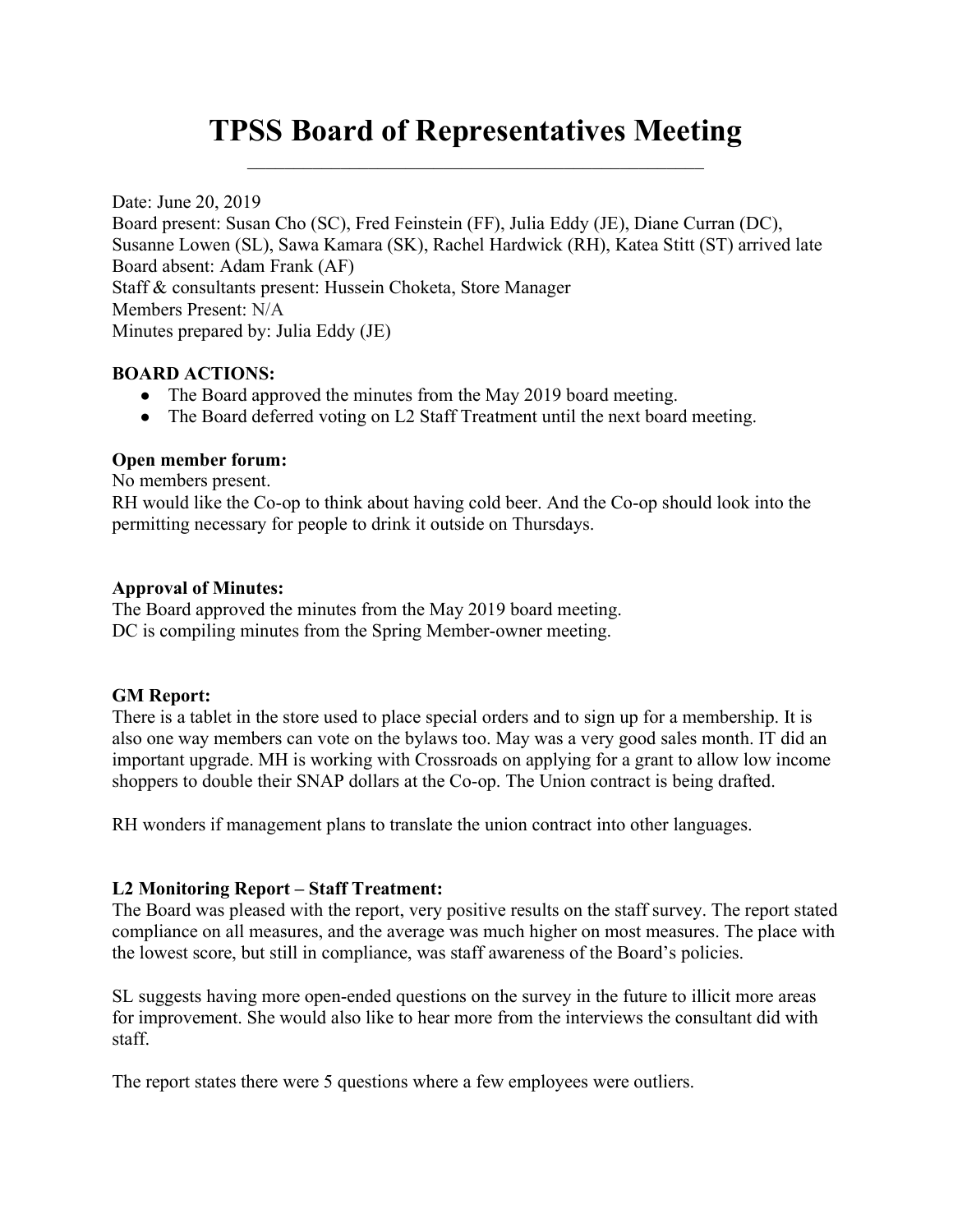The Personnel Committee will spend a little more time with the results of the staff survey and follow up with Mike about the outliers and lower results on Q16, 49, 52, 53, 54 to see if there is more information the Board should be paying attention to.

#### Board Business:

Leandra is working on signs and coordinating Co-op presence in the  $4<sup>th</sup>$  of July parade. SK will contact Leandra about fliers.

### Committee Business:

Membership Committee:

FF reports that Membership Committee meetings have been very interesting lately. Three members are regularly participating (Denny, Bob, and SJ), plus GM and Outreach staff.

There was a lot of discussion at the last Membership Committee meeting about the Spring Member-owner meeting, which led to discussion about the purpose of member engagement. Members meetings can be a time for community building, education, information flow. Why should people shop here instead of Trader Joe's or other grocery stores? What would bring people in on a nice Sunday afternoon - perhaps a picnic, a festival, interesting speakers.

Denny is working on a proposal for a speaker series. DC and Denny are looking at starting a book club.

DC will ask MH at the membership meeting about having space on the blog or a way to "like" articles.

#### Policy Committee:

SC reports that the Policy Committee will have revised G Policies to vote on for the next board meeting. There will be a clean copy and a marked-up Co-op.

#### MD Food Coop:

SL provided an update on the MD Food Collective at University of Maryland. It has now closed. Two groups have spun out from it. There is energy to revive some sort of local food economy project. And good potential for alignment of Co-ops, maybe some collective purchasing of local products. SL and DC will follow up regarding speaker events related to the local food economy.

### Next Board Meeting: TUESDAY July 16

Meeting adjourned at 8:00pm.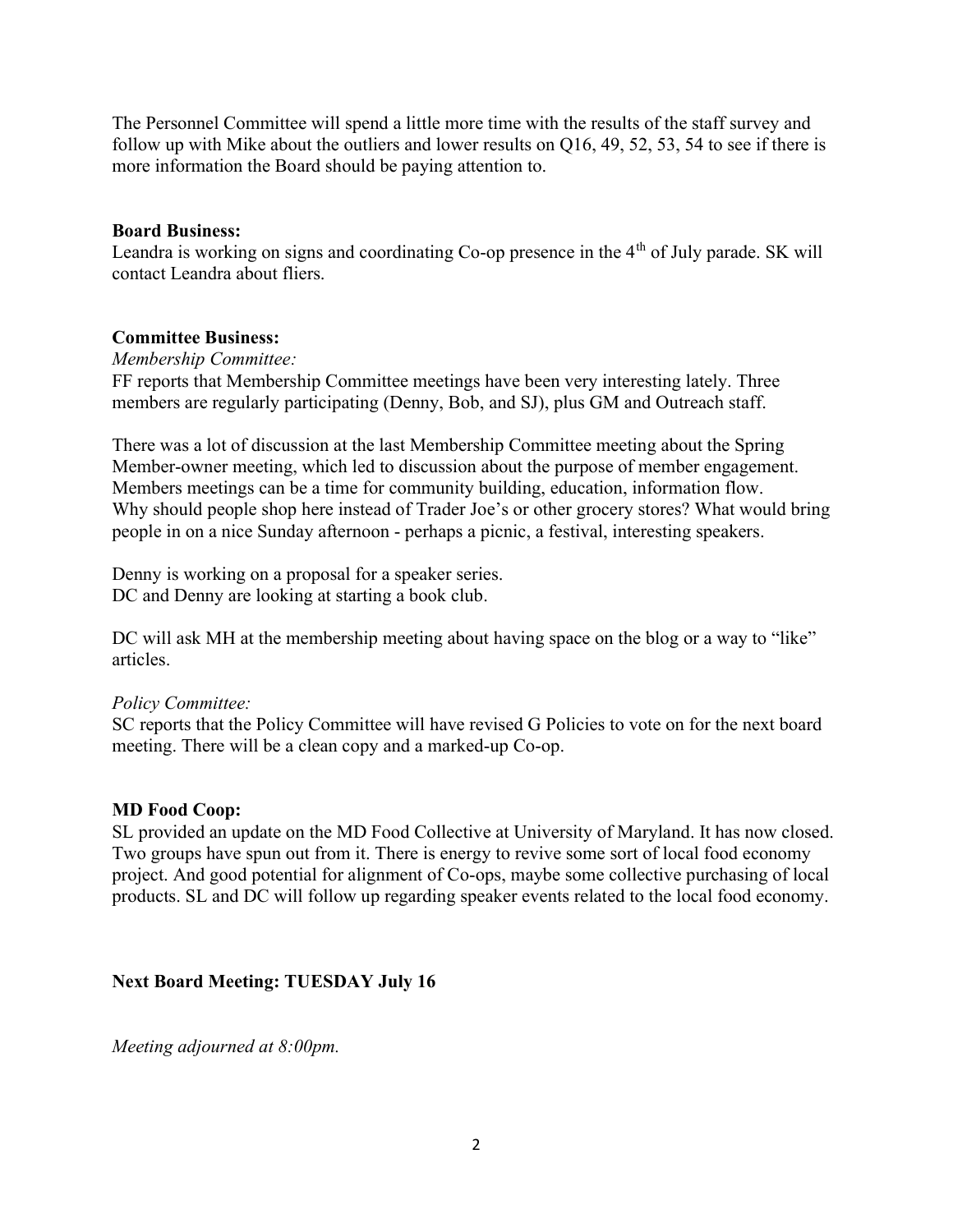### Committee Assignments:

Policy Committee – Susan Cho (chair), Adam Frank, Rachel Hardwick, Julia Eddy.

Nominations/Elections – Susanne Lowen (chair), Diane Curran, Susan Cho.

Personnel – Diane Curran (chair), Rachel Hardwick, Katea Stitt.

Membership Committee – Fred Feinstein (chair), Diane Curran, Sawa Kamara.

Finance and Audit Committee – Adam Frank (chair), Julia Eddy, Diane Curran, Susan Cho.

Junction Committee – Fred Feinstein (co-chair), Rachel Hardwick (co-chair), Sawa Kamara, Katea Stitt.

Expansion Committee – Adam Frank, Susanne Lowen, Susan Cho, Julia Eddy.

Policy Governance Reflection Committee - Fred Feinstein, Adam Frank, Susanne Lowen, Mary Rooker (former board member).

Board Development Committee – Diane Curran (chair), Adam Frank.

Future of Food Committee – Susanne Lowen, Susan Cho, Julia Eddy.

|           | Dec    | Jan    | Feb    | Mar    | Apr    | May    | Jun    | Jul | Aug | Sep | Oct | <b>Nov</b> |
|-----------|--------|--------|--------|--------|--------|--------|--------|-----|-----|-----|-----|------------|
| Cho       | $\ast$ | $\ast$ | $\ast$ | $\ast$ | $\ast$ | $\ast$ | $\ast$ |     |     |     |     |            |
| Curran    | $\ast$ | Ex     | $\ast$ | $\ast$ | $\ast$ | $\ast$ | $\ast$ |     |     |     |     |            |
| Eddy      | $\ast$ | $\ast$ | $\ast$ | $\ast$ | $\ast$ | $\ast$ | $\ast$ |     |     |     |     |            |
| Feinstein | $\ast$ | $\ast$ | $\ast$ | $\ast$ | $\ast$ | $\ast$ | $\ast$ |     |     |     |     |            |
| Frank     | $\ast$ | Ex     | $\ast$ | Ex     | $\ast$ | Ex     | Ex     |     |     |     |     |            |
| Hardwick  | $\ast$ | $\ast$ | $\ast$ | $\ast$ | Ex     | $\ast$ | $\ast$ |     |     |     |     |            |
| Kamara    | $\ast$ | $\ast$ | $\ast$ | Ex     | $\ast$ | $\ast$ | $\ast$ |     |     |     |     |            |
| Lowen     | $\ast$ | $\ast$ | $\ast$ | Ex     | $\ast$ | $\ast$ | $\ast$ |     |     |     |     |            |
| Stitt     | $\ast$ | Ex     | *      | $\ast$ | Ex     | $\ast$ | $\ast$ |     |     |     |     |            |

## Term 2018-2019 Meeting Attendance:

(ex=excused)

#### Board Terms:

| <b>Board Representative</b> | Term:                      | Term Ends: |  |  |
|-----------------------------|----------------------------|------------|--|--|
| Cho                         | 3 years                    | 2019       |  |  |
| Curran                      | 3 years                    | 2020       |  |  |
| Eddy                        | 3 years                    | 2021       |  |  |
| Feinstein                   | 3 years                    | 2019       |  |  |
| Frank                       | 3 years (consecutive term) | 2020       |  |  |
| Hardwick                    | 3 years (consecutive term) | 2019       |  |  |
| Kamara                      | 3 years                    | 2021       |  |  |